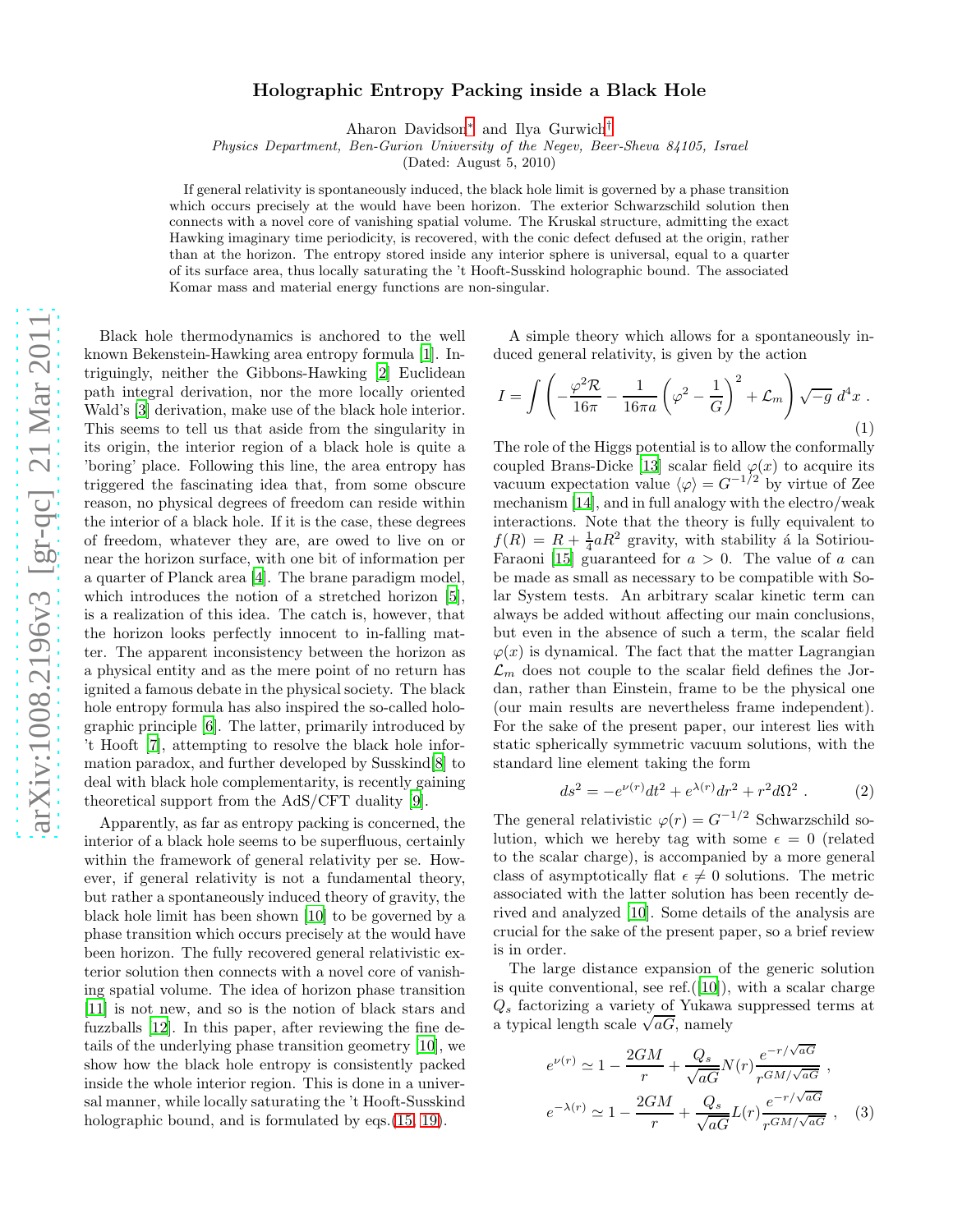$$
G\varphi^2(r) \simeq 1 + \frac{Q_s}{r}F(r)\frac{e^{-r/\sqrt{aG}}}{r^{GM/\sqrt{aG}}},
$$

where  $F(r)$ ,  $N(r)$ ,  $L(r) = 1 + \mathcal{O}(r^{-1})$ . Clearly, for  $Q_s = 0$ , the Schwarzschild solution is fully recovered, not just asymptotically. However, with the focus on the  $Q_s \rightarrow +0$ limit, one can run a full scale numerical solution, starting from the above asymptotic expressions, and already notice the appearance of a phase transition near the would have been horizon, at  $r \simeq 2GM$ . In other words, representing a 'level crossing' effect (one parameter family degenerates), the limit  $Q_s \rightarrow 0$  does not reproduce the  $Q_s = 0$  solution. In fact, this phase transition has already been verified analytically [\[10](#page-3-11)], with the derived transition profile, which connects the Schwarzschild exterior with the novel interior in the vicinity of  $r \simeq 2GM$ , given by

<span id="page-1-0"></span>
$$
e^{\nu(r)} \simeq \frac{\epsilon}{6} e^{-\sigma(r)} \left( \frac{6}{\epsilon} - e^{\sigma(r)} \right) , e^{\lambda(r)} \simeq e^{2\sigma(r)} e^{\nu(r)} , \quad (4)
$$

$$
r - 2GM \simeq 2GM \left( e^{-\sigma(r)} + \frac{\epsilon}{6} \log \left( \frac{6}{\epsilon} e^{-\sigma(r)} - 1 \right) \right) ,
$$

with  $e^{\sigma(r)}$  serving as a parametric function. It is quite possible that the limit  $\epsilon \to 0$  is physically unattainable, and that one has to settle for a tiny yet finite  $\epsilon$ , such that the invariant width of the transition profile eq.[\(5\)](#page-1-0) is of order Planck length, highly reminding us of the 'stretched horizon' [\[5\]](#page-3-6). The transition profile is insensitive to the terms involving the scalar potential, and exhibits a remarkable self similarity feature, as expressed by the fact that  $\epsilon \to k\epsilon$  only causes scale changes  $e^{\lambda} \to k^{-1}e^{\lambda}$  and  $r - 2GM \rightarrow k(r - 2GM)$ . The exact relation  $\epsilon(Q_s)$  is generally quite complicated, and at this stage, was only obtained numerically by plotting  $\frac{1}{2}r(\nu' + \lambda')$ . The only analytic exception being the large  $\sqrt{aG}$  case, for which

$$
\epsilon \simeq \frac{3Q_s}{2GM} \ . \tag{5}
$$

,

The forthcoming analysis, however, does not depend on the exact value of  $\epsilon$ , but only on the  $\epsilon \to 0$  limit.

While the exterior Schwarzschild solution is asymptotically recovered, which is an important feature by itself, it now connects with a novel interior solution. This new solution, which is completely different from Schwarzschild interior, is characterized by (i) No  $t \leftrightarrow r$  signature flip, (ii) Drastically suppressed  $e^{\nu(r),\lambda(r)}$ , and (iii) Locally varying Newton constant. Altogether, the interior metric is well approximated by

<span id="page-1-1"></span>
$$
ds_{in}^2 \simeq -\frac{\epsilon}{6} \left(\frac{r}{2GM}\right)^{\frac{6}{\epsilon}-4} dt^2 + \frac{6}{\epsilon} \left(\frac{r}{2GM}\right)^{\frac{6}{\epsilon}-6+2\epsilon} dr^2 + r^2 d\Omega^2
$$
\n(6)

with the built-in phase transition scale manifest. Such a short distance analytic behavior of the line element expresses the fact that all terms in the field equations which

are factorized by tiny  $e^{\lambda(r)}$  are practically negligible now, including in particular the scalar potential terms. The corresponding locally varying Newton constant, defined as  $\varphi^{-2}(r)$ , being

$$
G_{in}(r) \simeq G\left(\frac{r}{2GM}\right)^{2-\epsilon} . \tag{7}
$$

Associated with any concentric inner sphere of a finite surface area  $A(r) = 4\pi r^2$  is the invariant spatial volume

$$
V(r) \simeq 4\pi \sqrt{\frac{2\epsilon}{3}} \left(\frac{r}{2GM}\right)^{\frac{3}{\epsilon}} (2GM)^3 . \tag{8}
$$

The fact that  $V(r) \to 0$  for any  $r < 2GM$ , as  $\epsilon \to 0$ , is the reason why, unlike in any other macroscopic system, the black hole entropy cannot be proportional to its volume. This makes one wonder though how can physical degrees of freedom actually reside within the interior core.

To gain some more insight into the inner metric, one may verify the existence of a Kruskal-Szekeres structure, with the corresponding scale function being

$$
S_{\omega}(r) \sim \left(\frac{r}{2GM}\right)^{\frac{6}{\epsilon}(1-4GM\omega)-4},\tag{9}
$$

or define proper a distance  $\eta(r) \simeq \frac{2GM\sqrt{6\epsilon}}{3\sqrt{2\epsilon+\epsilon^2}} \left(\frac{r}{2GM}\right)^{\frac{3}{\epsilon}-2+\epsilon}$ , and expand the inner metric up to  $\mathcal{O}(\epsilon)$  pieces, to expose the Rindler structure of the  $\Re_2$  sub-metric

<span id="page-1-2"></span>
$$
ds_{in}^{2} \simeq -\frac{\eta^{2}dt^{2}}{16G^{2}M^{2}} + d\eta^{2} + 4G^{2}M^{2} \left(\frac{3\eta^{2}}{8G^{2}M^{2}\epsilon}\right)^{\frac{\epsilon}{3}}d\Omega^{2} . \tag{10}
$$

The recovery the exact Hawking's imaginary time periodicity  $\Delta \tau = 8\pi GM$  is regarded as the anchor connecting us to black hole thermodynamics. Notice, however, that unlike in the original Schwarzschild case, the Euclidean origin corresponds now to the center of spherical symmetry  $r = 0$  rather than to  $r = 2GM$ .

Inside the inner core, the Kretschmann scalar is well approximated by

$$
K = \mathcal{R}^{\mu\nu\lambda\sigma} \mathcal{R}_{\mu\nu\lambda\sigma} \simeq \frac{16\epsilon^2}{9\eta^4} \,, \tag{11}
$$

(and  $\mathcal{R}^{\mu\nu}\mathcal{R}_{\mu\nu} \simeq \frac{8\epsilon^2}{9\eta^4}$ ), but also contains the apparently negligible term  $\frac{4}{r^4(\eta)}$ . Note that K is suppressed by a factor  $\frac{3}{4}\epsilon^2$  in comparison with its Schwarzschild analogue, and consequently, the singularity analysis bifurcates. (i) Clearly, for any finite  $\eta$ , as small as desired, the limit  $\epsilon \to 0$  is regular. The Rindler sub-metric gets then multiplied by a 2-sphere of radius  $2GM$ , and consistently, the Kretschmann curvature approaches the Schwarschild 'near horizon' value of  $\frac{4}{(2GM)^4}$ . However, (ii) For any finite  $\epsilon$ , as small as desired, the limit  $\eta \to 0$  is *singular*. Whereas the pseudo-horizon does provide some protection from the singularity (e.g. it takes an infinite amount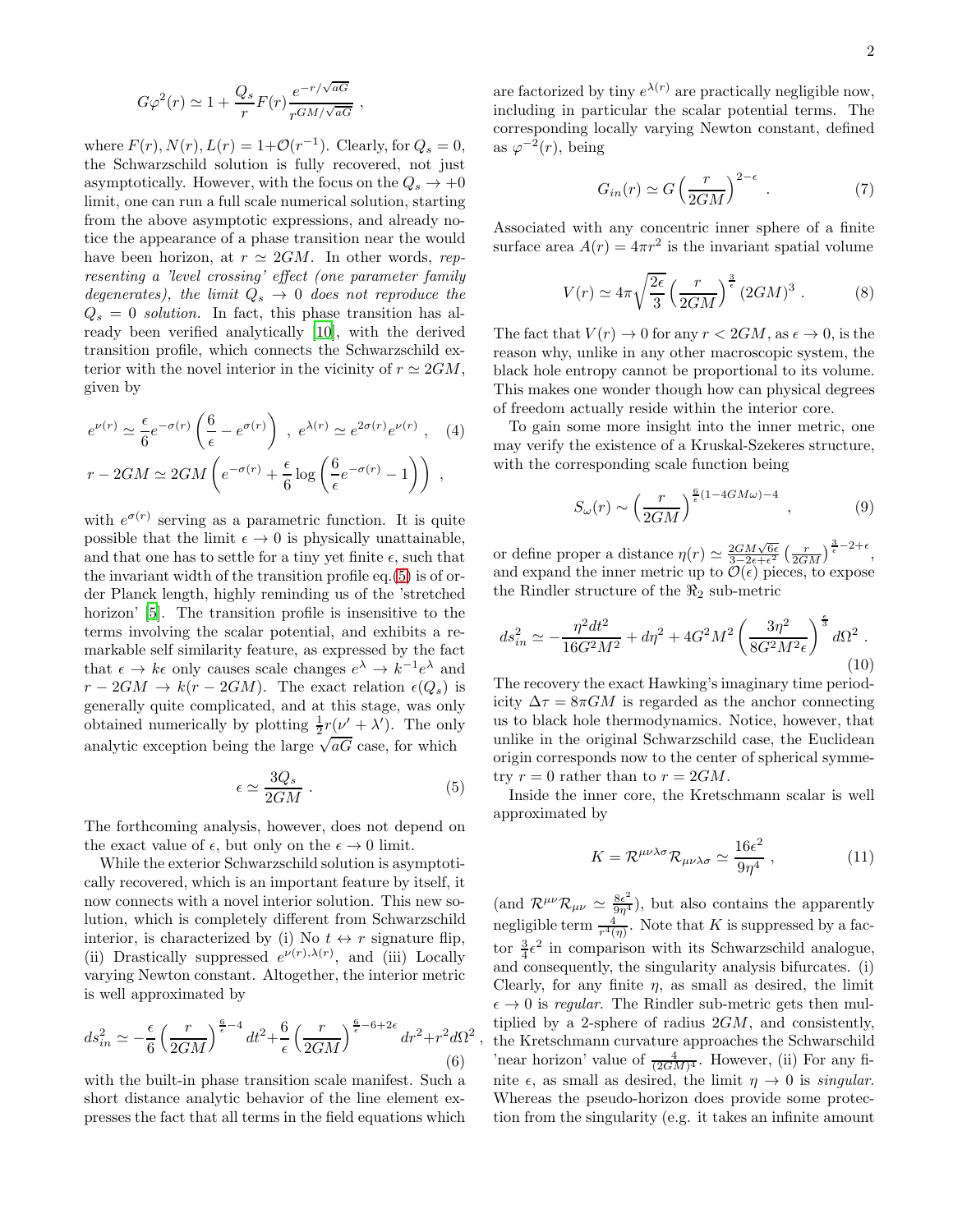of time for light from the singularity to reach any external observer), an observer willing to wait long enough will see unbounded high curvature. Such a behavior is far worse than that of the Schwarzschild solution, and constitutes a severe problem. It may be that a more complicated Lagrangian could alleviate this behavior, or that quantum effects could cure it. At any rate, invoking Hawking's analysis, and taking into account the accompanying  $\eta^4$  redshift of the radiation emanating from the inner core, an external observer would encounter the standard Hawking radiation.

At this point, we introduce the effective energy density  $\rho(r)$  and the effective pressure  $p(r)$ . To clarify what exactly do we mean by the word effective, consider a physicist convinced that general relativity is the fundamental theory of gravity, and therefore totally unaware of its hereby advocated spontaneously generated nature. Such a physicist would re-arrange the underlying field equations into their basic Einstein form  $\mathcal{R}_{\mu\nu} - \frac{1}{2}g_{\mu\nu}\mathcal{R} =$  $8\pi G\mathcal{T}_{\mu\nu}$ , moving all terms, save for the Einstein tensor itself, to the r.h.s., thereby constructing the effective energy/momentum tensor  $\mathcal{T}_{\mu\nu}$ . This does not change the fact that the physical metric remains a Jordan (not Einstein) frame metric, as dictated by the fact that in this frame, by construction,  $\mathcal{L}_m$  does not couple to the scalar field. Given the metric from eq.[\(6\)](#page-1-1), one can easily verify that the effective energy/momentum tensor is

$$
\mathcal{T}^{\mu}_{\nu} \simeq \frac{1}{r^2} \left( \frac{r}{2GM} \right)^{-\frac{6}{\epsilon}+6} Diag \left( -1, 1, 0, 0 \right) . \tag{12}
$$

Clearly,  $\rho$  and p diverge at the  $\epsilon \to 0$  limit. However, they do so in such a way that  $e^{\frac{1}{2}(\nu+\lambda)}\mathcal{T}^{\mu}_{\nu}$  actually converges, a crucial observation for the forthcoming discussion.

Consider now the proper mass  $M(r)$  associated with some concentric sphere  $\Omega(r)$ . Recalling the recovery of the exterior Schwarzschild geometry for  $\epsilon \to 0$ ,  $M(r)$ must asymptotically approach M for all  $r > 2GM$ . Furthermore,  $M(r)$  must be a finite monotonically increasing function of the circumferential radius  $r$ . Unfortunately, general relativity does not offer a unique definition for the term mass. Obviously, the naive mass formula  $4\pi \int \rho r^2 dr$  will not do as it is non-covariant (and the integrant diverges), and the ADM mass only makes sense globally at asymptotically flat spatial infinity. At this stage, the tenable candidates are:

(i) The Komar mass [\[16](#page-3-17)] - Invoking Stoke's theorem and performing the angular integration, it acquires the form

<span id="page-2-1"></span>
$$
M_K(r) = \frac{1}{2G} r^2 e^{\frac{1}{2}(\nu - \lambda)} \nu' . \tag{13}
$$

This mass function requires the presence of a timelike Killing vector.

(ii) The material energy - Following Weinberg [\[17\]](#page-3-18), this is the integration of the energy as measured in a locally inertial frame. The naive mass formula is then supplemented by the missing  $\sqrt{-g_{tt} g_{rr}}$  factor to give

<span id="page-2-2"></span>
$$
M_W(r) = \frac{1}{G} \int_0^r e^{\frac{1}{2}(\nu + \lambda)} \left( 1 + e^{-\lambda} (\lambda' r - 1) \right) dr \ . \tag{14}
$$

Given the metric eq.[\(6\)](#page-1-1), and for  $\epsilon \to 0$ , we obtain for the entire core the mass function

<span id="page-2-0"></span>
$$
M(r) = M\left(\frac{r}{2GM}\right)^2 \tag{15}
$$

The two mass definitions eqs.[\(13](#page-2-1)[,14\)](#page-2-2) are distinguished from each other only by their different  $\mathcal{O}(\epsilon)$  corrections. The striking feature now is that unlike the Schwarzschild case, the present singularity does not induce any mass contribution whatsoever. The emerging Komar mass function appears to be well defined and non-singular!

The main question now is how will the black hole configuration change when supplementing  $M$  by a tiny amount  $\delta M$ ? First of all, as is well known, its overall radius would gain a  $2G\delta M$  increase. But furthermore, appreciating the recovery of the Hawking temperature  $T_H = (8\pi GM)^{-1}$  from the Rindler structure of the metric eq.[\(10\)](#page-1-2), such a process would induce an entropy increase of  $\delta S = \frac{\delta M}{\delta G}$  $\frac{\sqrt{GM}}{T_H(M)}$ , leading eventually to the famous Bekenstein-Hawking formula

$$
S_{BH} = 4\pi GM^2 \ . \tag{16}
$$

This, however, comes with no surprise. After all, as mentioned earlier, the interior Schwarzschild solution does not seem to play any role in the game. But in the present case, facing a self-similar profile transition into a novel interior core with no signature flip, it becomes meaningful and crucial to ask what portion of the above  $S_{BH}$ entropy, if any, which we denote by  $S(r)$ , is stored within an arbitrary inner sphere of a finite surface area  $4\pi r^2$ hosting the mass  $M(r)$ ?

The most general change in  $M(r)$ , namely

$$
\delta M(r) = M(r) \left( 2\frac{\delta r}{r} - \frac{\delta M}{M} \right) , \qquad (17)
$$

takes into account both the trigger shift  $M \to M + \delta M$ , as well as some suitable correction  $\delta r$  at any arbitrary inner sphere radius r. For the special case  $r = 2GM$ , for example, we have  $\delta r/r = \delta M/M$ . The crucial point to notice now is that, for  $\epsilon \to 0$ , the volume  $V(r)$  is solely a function of the ratio  $r/M$ , with M being the only length scale in the inner metric. In other words, the new  $(M + \delta M)$ configuration held in thermal equilibrium is nothing but a linearly stretched version of the old M-configuration. Thus, conveniently choosing  $\delta r$ , such that  $\delta (r/M) = 0$ , for all  $r < 2GM$ , will assure  $\Delta V = 0$ . Implementing this physical choice, the first law of thermodynamics (with the Hawking temperature  $T_H$  at infinity) can be put to work in the following form

$$
\frac{\delta S(r)}{8\pi GM} = \delta M(r) = \frac{r\delta r}{4G^2M} \ . \tag{18}
$$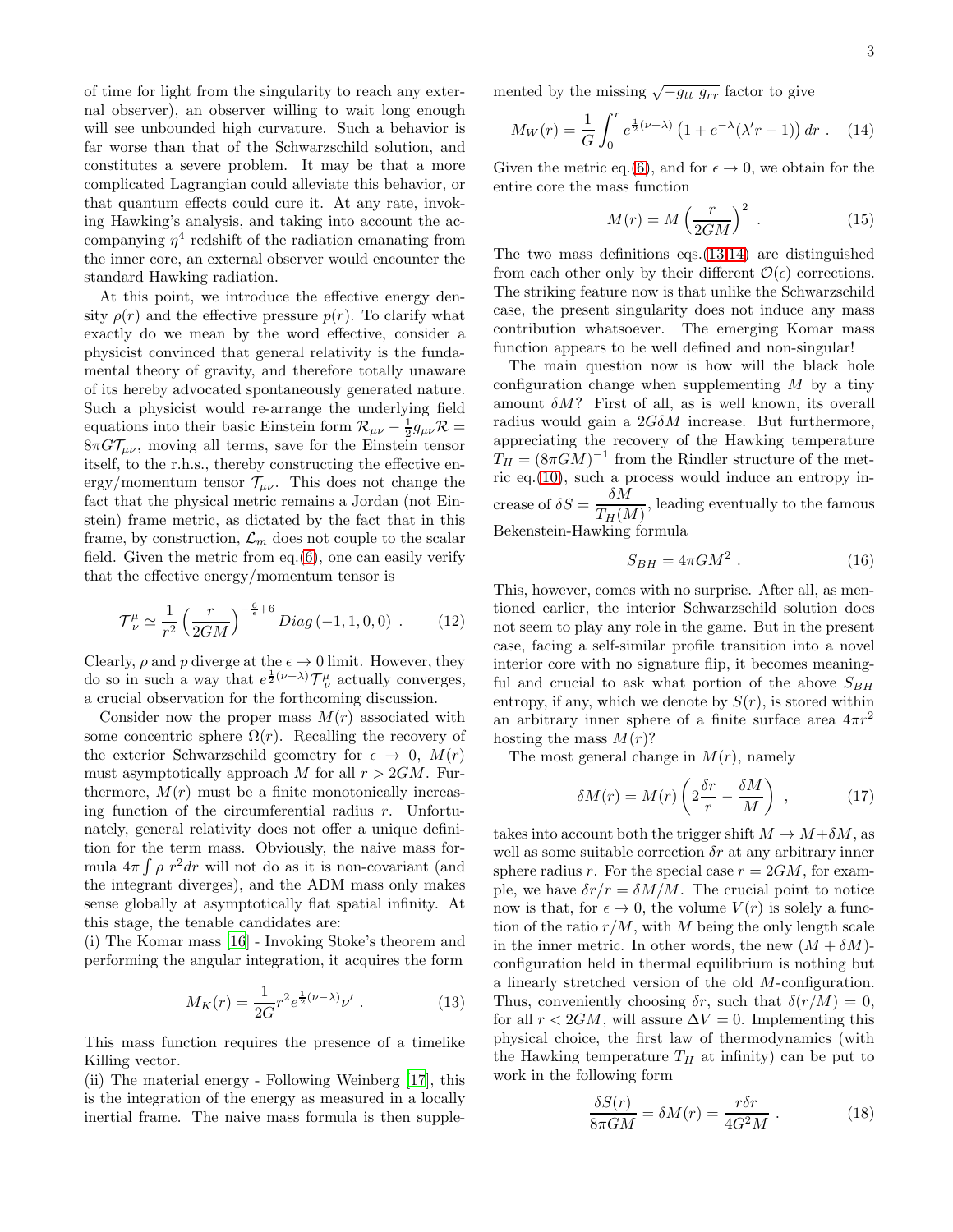<span id="page-3-14"></span>
$$
S(r) = \frac{\pi r^2}{G} = S_{BH} \left(\frac{r}{2GM}\right)^2 \tag{19}
$$

The emerging entropy packing profile turns out to be (i) Locally holographic, i.e. exhibits proportionality to  $A(r)$ for every  $r \leq 2GM$ , and (ii) M-independent, and thus universal. The overall picture is then of an onion-like model. The entropy of any inner sphere is maximally packed, and unaffected by the outer layers. Any additional entropy is maximally packed on its own external layer, with  $M$  as well as  $M(r)$  being adjusted accordingly. In some sense, each layer acts as an event horizon [\[18\]](#page-3-19), with the local light cone  $\frac{dr}{dt} \simeq \pm \frac{\epsilon}{6} \left( \frac{r}{2GM} \right)$  getting closed at the  $\epsilon \to 0$  limit for every r in the core. Notice that the derived entropy function eq.[\(19\)](#page-3-14) is in full agreement with the 't Hooft-Susskind holographic bound [\[7](#page-3-8), [8\]](#page-3-9). In fact, it locally saturates this bound!

An interesting point has to do with the entropy to energy ratio, which in our case reads

$$
\frac{S(r)}{M(r)} = \frac{S_{BH}}{M} = 4\pi GM \ge 2\pi r \ . \tag{20}
$$

This is in apparent violation of Bekenstein's universal entropy bound [\[19](#page-3-20)]. The reason seems to be the following. Whereas the entropy  $S(r)$  of some inner sphere is universal, the associated mass  $M(r) \sim M^{-1}$  is affected by the total mass of the system. Admittedly, Bekenstein's universal bound is relevant [\[20\]](#page-4-0) only for weakly self gravitating isolated physical systems (and for these it is a much stronger bound than the holographic one), but it may still be applicable here provided the radius appearing in universal bound is of the entire system rather than of a subsystem.

Altogether, the emerging local realization of the holographic principle, although highly unconventional, is very pleasing. The new entropy packing profile sheds new light on the way information is stored within a black hole, and this is achieved without invoking string theory or the AdS/CFT correspondence. Rather than envision bits of information evenly spread solely on the horizon surface or in its vicinity, a bit per Planck area, they are now universally and holographically spread in the whole black hole interior. Our results stem from the spontaneous generation of general relativity, and are insensitive to the explicit form of the scalar potential. Crucial to our analysis is the identification of the tenable mass definition, with the Komar mass and the material energy being the leading candidates. This choice is a posteriori justified once the holographic structure is fully revealed. Furthermore, the non-singular mass distribution eq.[\(15\)](#page-2-0) appears to be intimately related to, and thus as fundamental as, the entropy distribution eq.[\(19\)](#page-3-14). Exactly the same structure is expected to hold once the cosmological constant and/or the electric charge enter the game.

It is a pleasure to cordially thank Shimon Rubin and Eduardo Guendelman for valuable discussions. Special thanks to PRL's DAE Prof. Steven Carlip for insisting on the clarification of the singularity structure.

## BIBLIOGRAPHY

- <sup>∗</sup> Email: [davidson@bgu.ac.il](mailto:davidson@bgu.ac.il)
- <span id="page-3-1"></span><span id="page-3-0"></span>† Email: [gurwichphys@gmail.com](mailto:gurwichphys@gmail.com)
- <span id="page-3-2"></span>[1] S.W. Hawking, Phys. Rev. Lett. 26, 1344 (1971); J.D. Bekenstein, Lett. Nuov. Cimento 4, 737 (1972); J.D. Bekenstein, Phys. Rev. D7, 2333 (1973); S.W. Hawking, Nature 248, 30 (1974); J.D. Bekenstein, Phys. Rev. D9, 3292 (1974); S.W. Hawking, Comm. Math. Phys. 43, 199 (1975).
- <span id="page-3-3"></span>[2] G.W. Gibbons and S.W. Hawking, Phys. Rev. D15, 2752 (1977).
- <span id="page-3-4"></span>[3] R.M. Wald, Phys. Rev. D48, R3427 (1993); V. Iyer and R.M. Wald, Phys. Rev. D50, 846 (1994).
- <span id="page-3-5"></span>[4] J. D. Bekenstein, Lett. Nuovo Cim. 11, 467 (1974); V. Mukhanov, Pis. Eksp. Teor. Fiz. 44, 50 (1986) [JETP Lett. 44, 63 (1986)]; J.D. Bekenstein and V.F. Mukhanov, Phys. Lett. B360, 7 (1995).
- <span id="page-3-6"></span>[5] K.S. Thorne, W.H. Zurek and R.H. Price, in Black Holes: The Membrane Paradigm, p. 280 (Yale University Press, New Haven, 1986); L. Susskind, L. Thorlacius and J. Uglum, Phys. Rev. D48, 3743 (1993).
- <span id="page-3-7"></span>[6] D. Bigatti and L. Susskind, "Strings, branes and gravity" (Boulder), 883 (1999); R. Bousso, Rev. Mod. Phys. 74, 825 (2002).
- <span id="page-3-8"></span>[7] G. 't Hooft, in Salam festschrifft A. Aly, J. Ellis, and S. Randjbar Daemi eds, (World Scientific, 1993), [arXiv [gr-qc/9310026\]](http://arxiv.org/abs/gr-qc/9310026); L. Susskind, J. Math. Phys. 36, 6377 (1995);
- <span id="page-3-9"></span>[8] L. Susskind, Jour. Math. Phys. 36, 6377 (1995);
- <span id="page-3-10"></span>[9] J.M. Maldacena, Adv. Theor. Math. Phys. 2, 231 (1998); ibid. Int. Jour. Theor. Phys. 38, 1113 (1999).
- <span id="page-3-11"></span>[10] A. Davidson and I. Gurwich, Int. Jour. Mod. Phys. D19, 2345 (2010); Honorable mention, Gravity Research Foundation (2010).
- <span id="page-3-12"></span>[11] G. Chapline, E. Hohlfeld, R.B. Laughlin and D.I. Santiago, Int. Jour. Mod. Phys. A18,3587 (2003).
- <span id="page-3-13"></span>[12] P.O. Mazur and E. Mottola, Proc. Nat. Acad. Sci. (PNAS) 101, 9545 (2004); C. Barcelo, S. Liberati, S. Sonego and M. Visser, Phys. Rev. D77, 044032 (2008); K. Skenderis and M. Taylor, Phys. Rep. 467, 117 (2008).
- <span id="page-3-15"></span>[13] C.H. Brans and R.H. Dicke, Phys. Rev. 124, 925 (1961).
- <span id="page-3-16"></span>[14] A. Zee, Phys. Rev. D23, 858 (1981).
- [15] A.A. Starobinsky, Phys. Lett. B, 91 (1980); For recent reviews see: T.P. Sotiriou and V. Faraoni, Rev. Mod. Phys. 82, 451 (2010); A. De Felice and S. Tsujikawa, Living Rev. Relativity 13, 3 (2010);
- <span id="page-3-17"></span>[16] A. Komar, Phys. Rev. 113, 934 (1959).
- <span id="page-3-18"></span>[17] S. Weinberg, in Gravitation and Cosmology, (Wiley, 1972), pp. 302-303.
- <span id="page-3-19"></span>[18] T. Padmanabhan, Class. Quant. Grav. 21, 4485 (2004).
- <span id="page-3-20"></span>[19] J.D. Bekenstein, Phys. Rev. D23, 287 (1981).